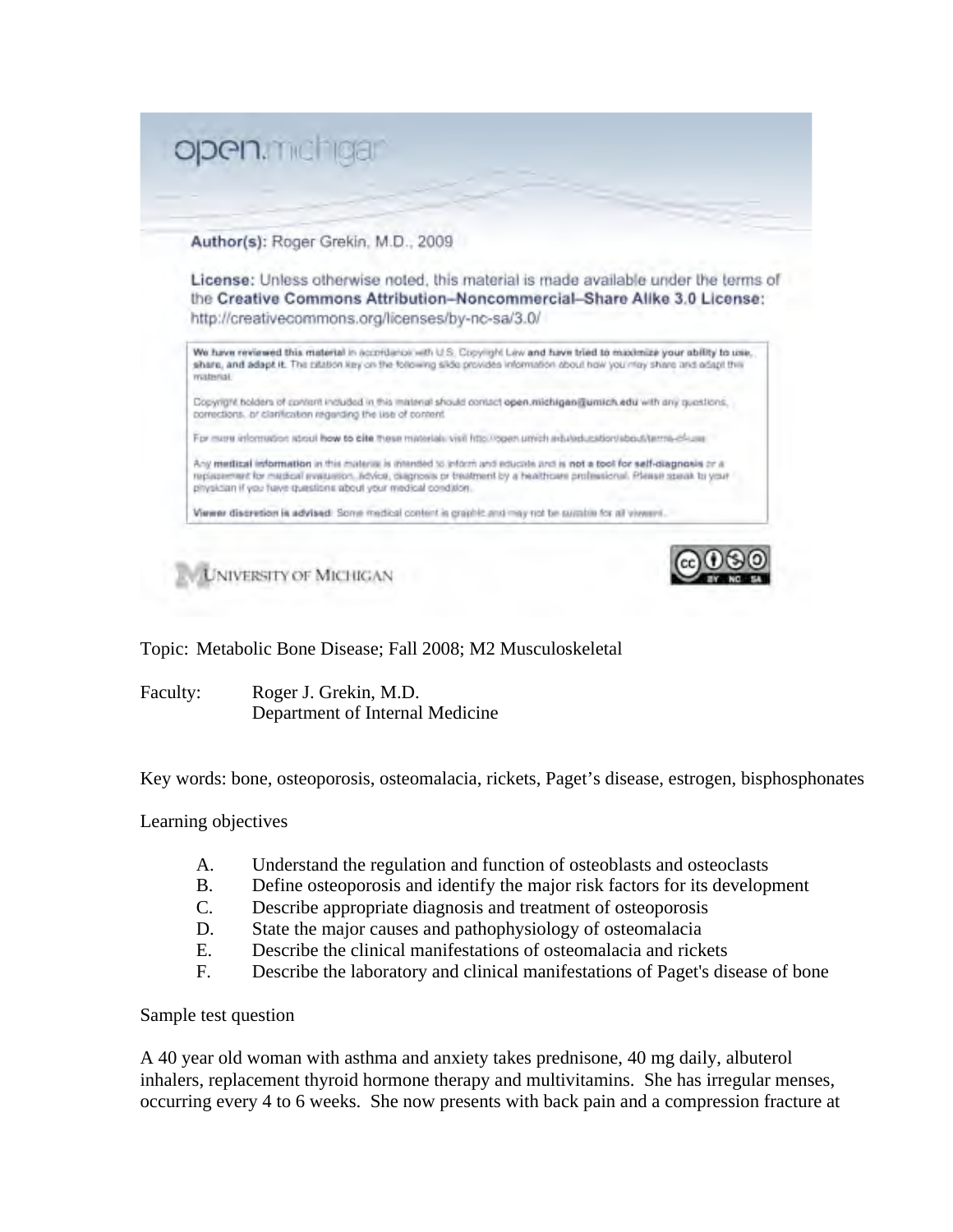- T12. The most important cause of osteoporosis in this woman is likely to be:
	- A. Prednisone therapy
	- B. Thyroid hormone therapy
	- C. Estrogen deficiency
	- D. Vitamin D deficiency
	- E. Malnutrition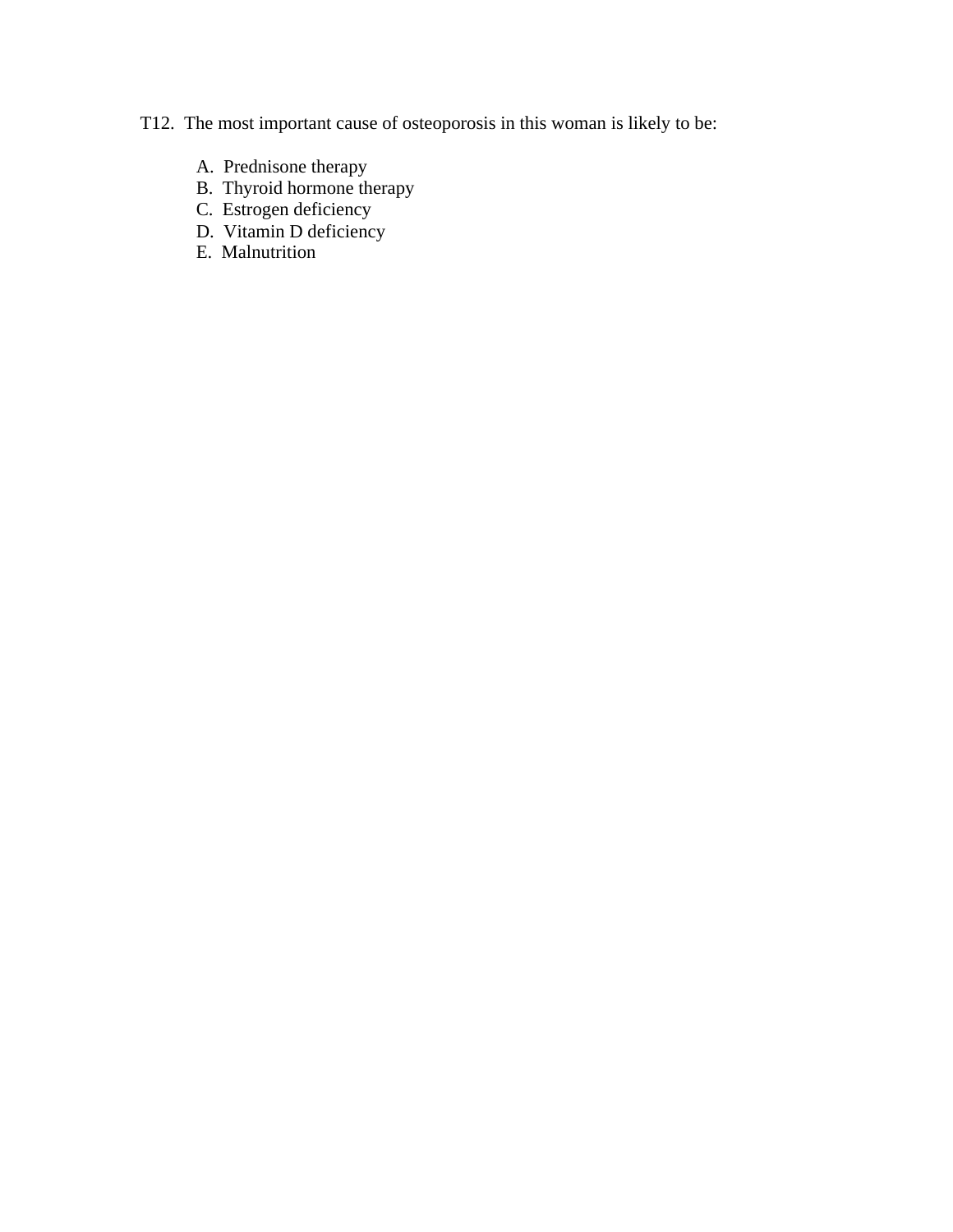## METABOLIC BONE DISEASE

Roger J. Grekin, M.D.

- I. Regulation of bone metabolism
	- A. Bone structure
		- 1. Extracellular matrix
			- a. Osteoid (type 1 collagen)
			- b. Mineral crystals
		- 2. Bone architecture
			- a. Cortical bone
			- b. Trabecular (cancellous) bone
	- B. Cells in bone
		- 1. Osteoblasts
			- a. Arise from connective tissue progenitors
			- b. Produce extracellular matrix proteins: type 1 collagen and osteocalcin
			- c. Responsible for mineralization: alkaline phosphatase
			- d. Stimulated by growth factors: TGF-ß, IGF-1
		- 2. Osteoclasts
			- a. Multinuclear cells arising from hematopoietic precursors
			- b. Contact with bone at ruffled border: acid environment and lysosomal enzymes
			- c. Activity stimulated by IL-1, IL-6 and TNF
			- d. Role of gonadal steroids in the inhibition of osteoclast activity
		- 3. Bone remodeling
			- a. Begins with osteoclastic activity (7-10 days)
			- b. Followed by osteoblastic bone reformation (3 months)
			- c. Mechanical loading is an important stimulus
			- d. Immobilization increases resorption and blocks formation

#### II. Osteoporosis

#### Case #l

A 67 year old woman presents with acute lower back pain of one day duration. She has tenderness over the lumbar spine and limitation of back motion. There is no evidence of Cushing's syndrome. Neurologic exam is normal. Spine films demonstrate a compression fracture at L2. She underwent menopause at age 50. She has been healthy all her life and takes no medications. Her mother and an aunt both had osteoporosis. Calcium, phosphate, alkaline phosphatase, thyroid function, and protein electrophoresis are normal.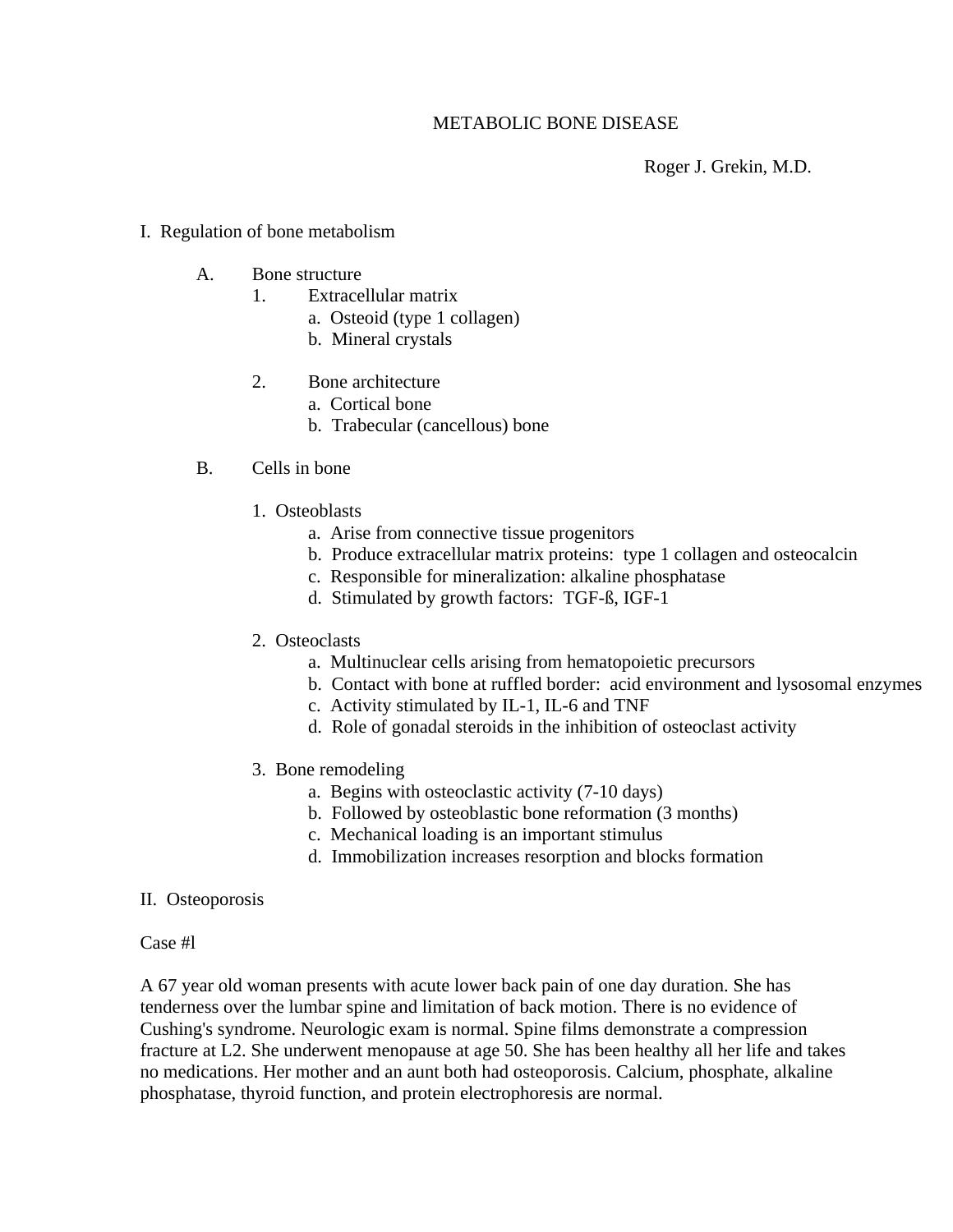- A. Definition: Osteoporosis is a clinical syndrome caused by a decrease in bone mass. The remaining bone is histologically normal.
- B. Etiology
	- 1. Maximal bone density attained in early adulthood
	- 2. Steady loss of bone thereafter
	- 3. Bone loss is accelerated by estrogen or testosterone deficiency
	- 4. Polymorphism of the vitamin D receptor predicts increased risk of osteoporosis
	- 5. Positive family history, thin body habitus, Caucasian or Asian race, fair skin and cigarette smoking all predict increased risk
	- 6. Glucocorticoids inhibit GI calcium absorption, osteoblast activity and bone matrix formation. They also induce hypogonadism.
- C. Clinical manifestations
	- 1. Early osteoporosis is asymptomatic
	- 2. As skeletal integrity declines, fractures occur, often with minimal trauma
	- 3. Trabecular bone is more vulnerable than cortical bone. Vertebral compression fractures are most common, hip and wrist fractures also are major problems
	- 4. End stage disease associated with marked dorsal kyphosis. There may also be loss of lumbar lordosis
- D. Incidence
	- 1. 40% of 50 year old Caucasian and Asian women will have an osteoporotic fracture during their lifetime
	- 2. 13% of men and Black women will have such a fracture

3. 1/3 of these fractures will be hip fractures, a condition associated with 5-20% mortality

- E. Diagnosis
	- 1. Plain films are very poor measurements of bone density
	- 2. Bone density best measured with bone densitometry measurements (DEXA)
	- 3. Criteria for diagnosis is bone density more than 2.5 standard deviations below the mean for young normals
	- 4. Bone markers
		- a. Osteoblast: Alkaline phosphatase and osteocalcin
		- b. Osteoclast: Pyridinoline crosslinks and N-telopeptide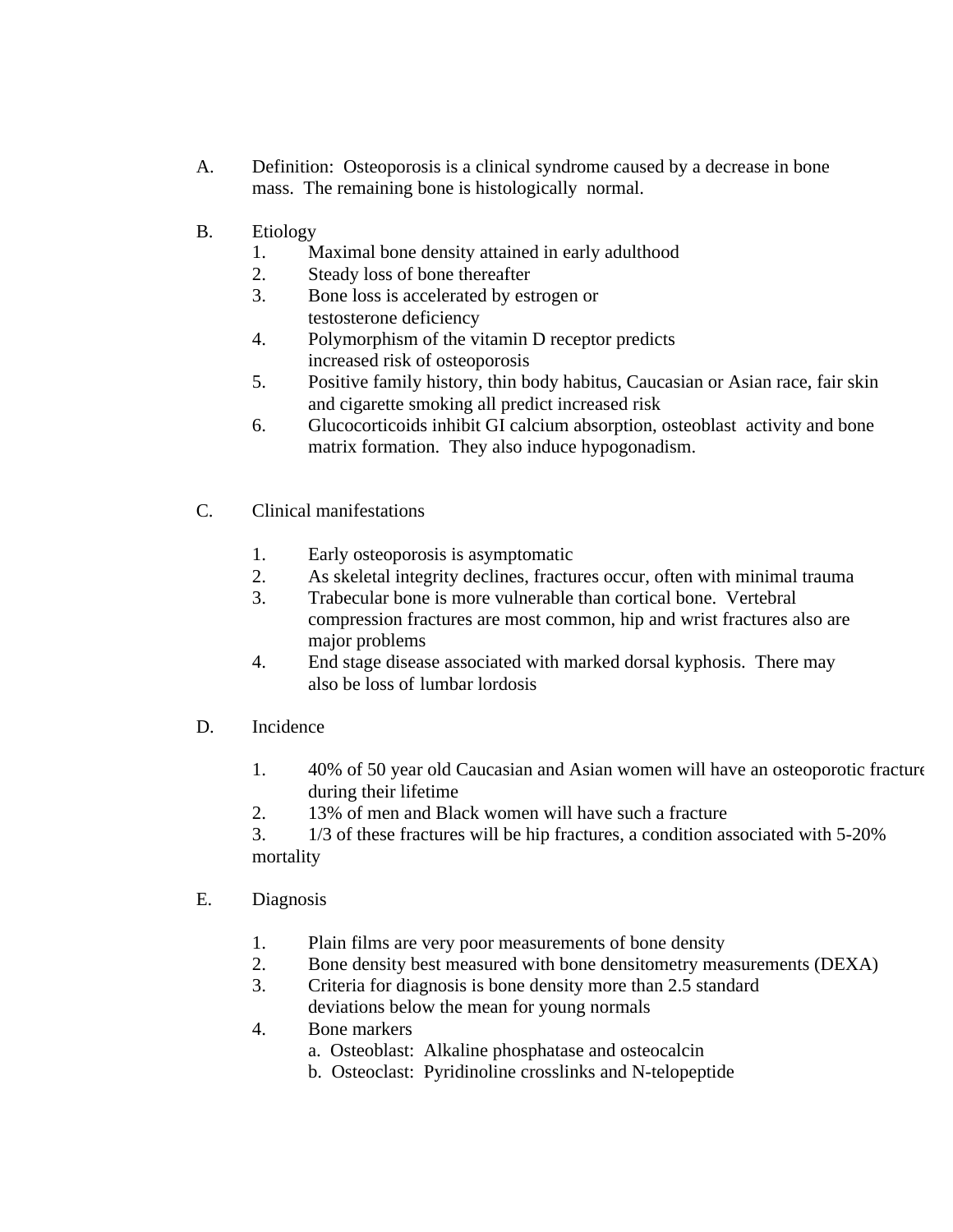- F. Evaluation of patients with osteopenia; exclude known causes of osteopenia
	- 1. Hyperparathyroidism
	- 2. Cushing's syndrome
	- 3. Hyperthyroidism
	- 4. Osteomalacia
	- 5. Multiple myeloma
	- 6. Hypogonadism, both in men and women
- G. Prevention
	- 1. Adequate calcium intake in susceptible individuals
	- 2. Avoid hypogonadism
	- 3. Weight bearing exercise

# H. Treatment

.

- 1. Fall prevention
- 2. Calcium supplementation
- 3. Vitamin D
- 4. Gonadal steroid replacement
	- a. Major, well established effects to decrease osteoclastic activity
	- b. Long term estrogen therapy increases bone mass and decreases fracture risl
- 5. Raloxifene
	- a. A selective estrogen receptor modulator (SERM) which mimics estrogen action on bone, but does not have trophic effects on breast or endometrium
	- b. Significant increase in bone density, but probably not as potent as estrogen.
	- c. Decreased fracture risk
	- d. Does not have trophic effects on breast or endometrium, and does not appear to increase the risk of breast or endometrial cancer.
	- e. Commonly causes hot flashes.
	- f. Associated with increased risk of thromboembolic disease.

# 6. Bisphosphonates

- a. Alendronate, risedronate, ibandronate and zoledronic acid
- b. Potent inhibitors of osteoclast activity, mechanism of action is uncertain. Thought to act by binding to hydroxyapatite crystals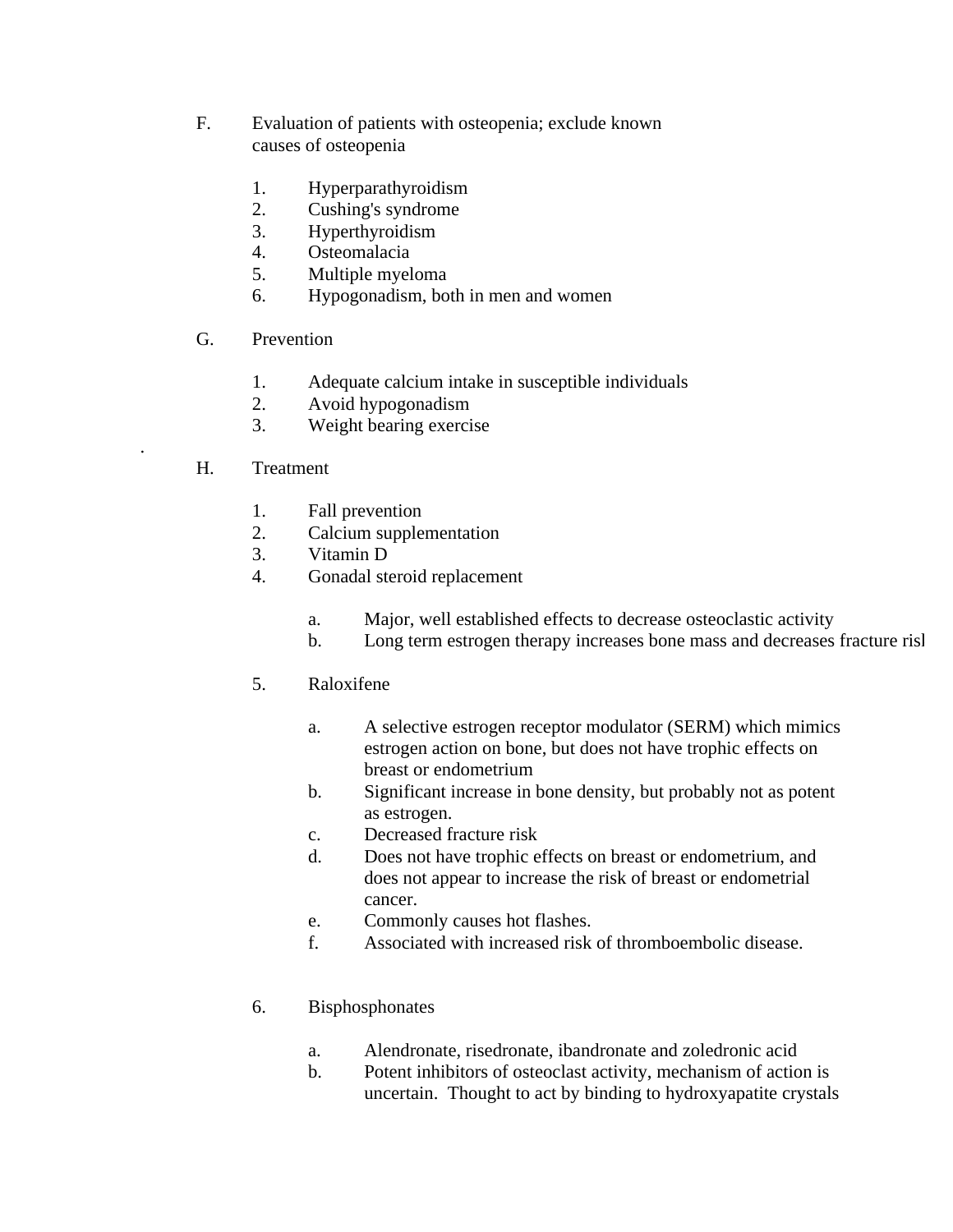and stabilizing bone matrix. Recent studies suggest they may inhibit cholesterol metabolism within the osteoclast

- c. Alendronate, risedronate and ibandronate are orally administered, and may be given daily, weekly or (for ibandronate) monthly. Zoledronic acid and ibandronate may be given as an intravenous infusion
- d. Promote sustained increase in bone mass and decreased fracture risk in postmenopausal and glucocorticoid -induced osteoporosis
- e. Rare instances of severe erosive esophagitis
- 7. Calcitonin:
	- a. Receptor mediated osteoclast inhibitor. Slows bone loss, usually does not restore bone
	- b. Available as a nasal spray
	- c. May provide pain control for acute fracture
	- d. Generally well tolerated; occasional nausea, vomiting, flushing
	- 8. Parathyroid Hormone (Teriparatide)

a. Promotes osteoblastic activity; parathyroid hormone effects on bone are complex. Sustained elevations cause bone loss, but acute elevations stimulate bone formation.

- b. Given as a daily subcutaneous injection
- c. Results in striking improvements in bone density and decreased fracture risk
- d. Risk of hypercalcemia appears to be modest
- e. Increased incidence of osteosarcoma in rats
- f. Should not be given together with bisphosphonates
- 9. Devices and physical therapy
- 10. Prevention in patients receiving long term glucocorticoid therapy
	- a. Adequate calcium and vitamin D
	- b. Gonadal steroid replacement if indicated
	- c. Bisphosphonates

## III. Osteomalacia and Rickets

## CASE #2

A 47 year old man had resection of 15 feet of small intestine 10 years earlier for inflammatory bowel disease. He was admitted for evaluation of recurrent fractures; four in the past 18 months. Two of the fractures were not associated with any apparent trauma.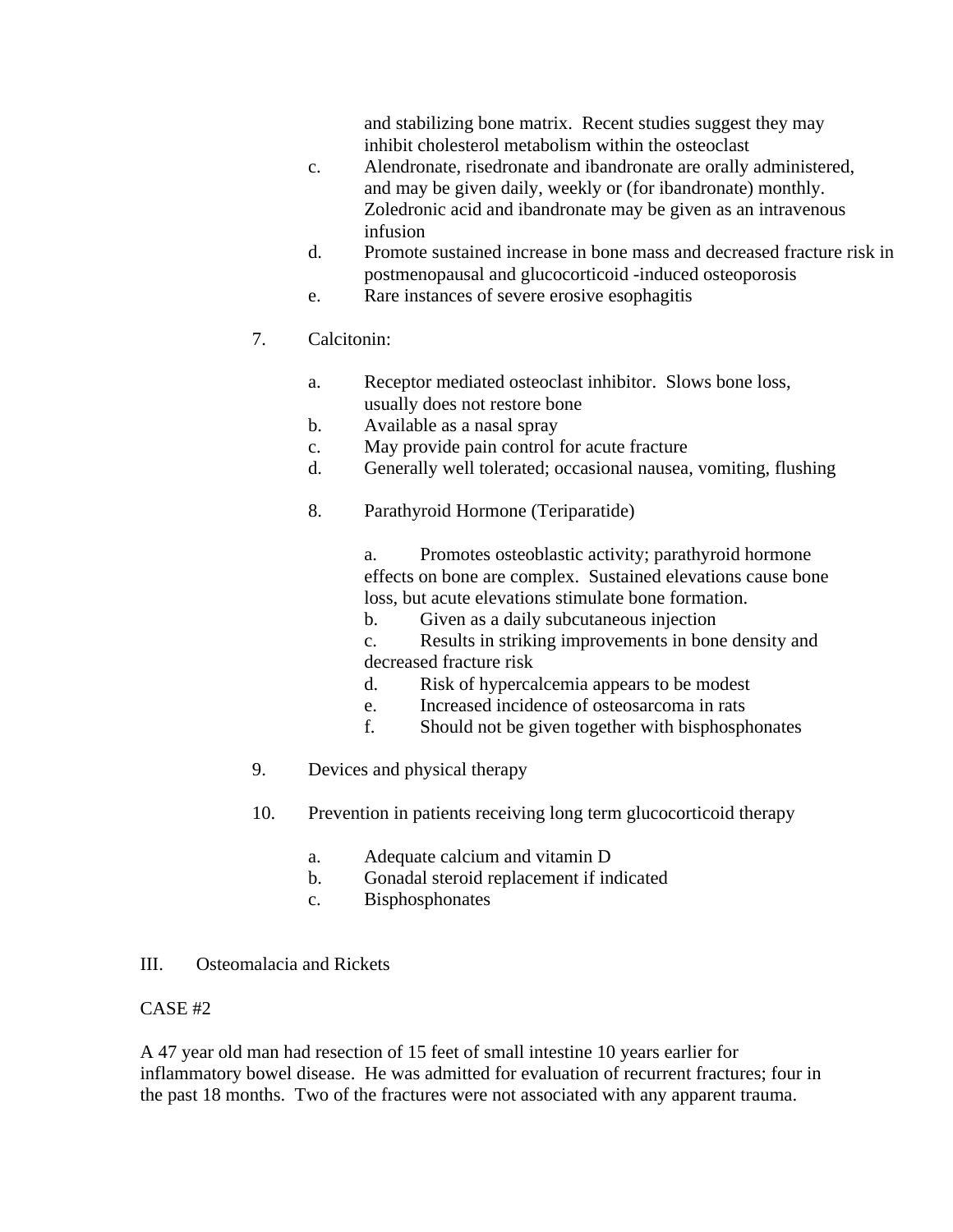On physical exam he was 5'10", 124 lbs. He had generalized bone tenderness.

 $Ca = 8.6$  mg/dl (8.5-10.5) PO<sub>4</sub> = 1.2mg/dl (3.0-4.5), Albumin = 3.7 gm/dl (3.5-4.5), Hgb = 9.7 gm/dl (13-15), Carotene = 37 mg/dl (100-200), cholesterol = 107 gm/dl (160-250), Alkaline phosphatase  $=$  382 (under 100).

A 72 hour fecal fat was 28 gm (under 5). Serum parathyroid hormone was 482 pg/ml (10-65). Serum 25 hydroxycholecalciferol levels were unmeasurable. Bone biopsy showed increased osteoid seams.

He was treated with high dose vitamin D and calcium tablets with some improvement in bone pain. No further fractures were seen over the following year.

- A. Definition: Osteomalacia and rickets are the clinical syndromes which result from inadequate bone mineralization. Rickets is the term used to define the syndrome in children, osteomalacia is used in adults.
- B. Etiology
	- 1. Vitamin D deficiency or resistance
		- a. Inadequate intake and sunlight
		- b. Malabsorption
		- c. Severe liver disease
		- d. Renal failure
		- e. Hereditary syndromes
	- 2. Phosphate deficiency
		- a. Renal tubular disorders
		- b. Tumor associated osteomalacia
		- c. X-linked hypophosphatemia
		- d. Phosphate binders
	- 3. Inhibitors of mineralization
		- a. Aluminum
		- b. Fluoride
- C. Pathogenesis
	- 1. Vitamin D deficiency leads to decreased absorption of calcium by the GI tract.
	- 2. As serum calcium starts to fall, secondary hyperparathyroidism occurs.
	- 3. Elevated Pth levels may maintain serum calcium in the normal range,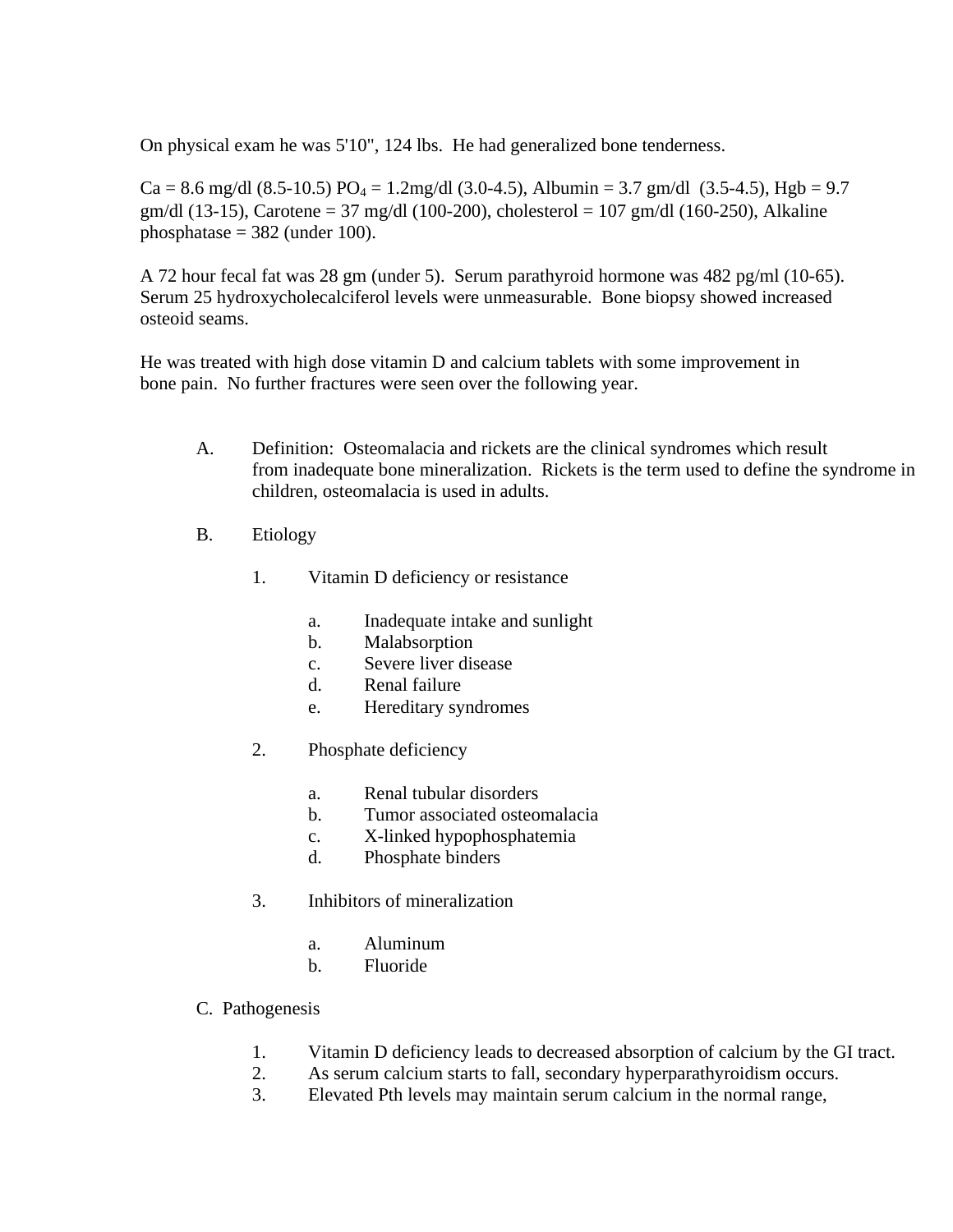but at the cost of phosphaturia, hypophosphatemia and increased bone reabsorption

- 4. Low serum phosphate results in inadequate bone mineralization and osteopenia.
- 5. In severe cases, secondary hyperparathyroidism is not adequate to maintain serum calcium levels, and hypocalcemia occurs.
- C. Clinical Manifestations
	- 1. Bone pain and tenderness, pathologic fractures
	- 2. Muscle pain and weakness
	- 3. Decreased bone density
	- 4. Hypophosphatemia, increased alkaline phosphatase, and increased PTH
	- 5. Late hypocalcemia
	- 6. Pseudofractures
	- 7. In children, bowing of the legs and rachitic rosary, short stature
- D. Therapy: Treat the underlying disorder. Patients with vitamin D deficiency should receive vitamin D replacement; patients with renal failure need 1,25 dihydroxycholecalciferol

IV. Paget's disease of bone

## Case #3

A 52 year old man is referred for evaluation and treatment of right hip pain. He has had progressively worsening pain over the past 45 years. He also notes a deformity of the right lower leg. He has limitation of flexion and internal rotation of the hip and pain with motion. There is marked bowing of the right tibia with increased warmth. Bone scan shows increased activity throughout the pelvis, right acetabulum, right tibia, and skull. Plain films demonstrate typical Pagetoid changes in these areas.

- A. Common disorder of increased bone turnover
	- 1. Etiology unknown
	- 2. Increased bone resorption with compensatory increased bone formation leads to thick, abnormal bones
- B. Clinical manifestations
	- 1. Many patients asymptomatic
	- 2. Bone pain and deformity
	- 3. Fractures
	- 4. Arthritis